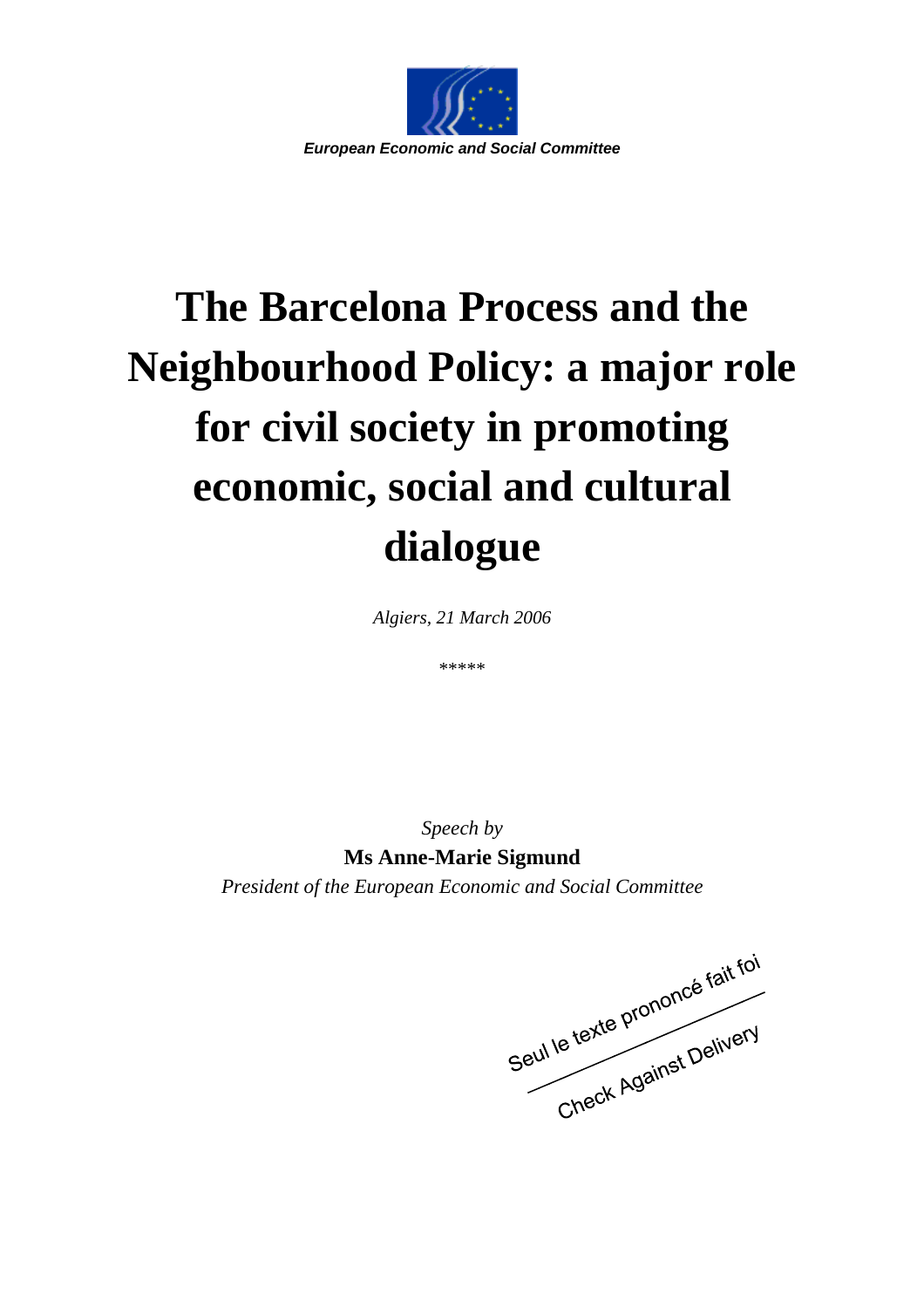Ministers, Presidents, Ambassadors, Friends, colleagues,

Allow me to begin by telling you how much pleasure it gives me to be here with you today in Algiers. I have only just arrived but I have already been captivated by this city's beauty and the warm welcome I have received.

My visit follows the reinforcement of bilateral relations between the EU and Algeria. As you are aware, the Association Agreement came into force in September 2005 and, at this very moment, the Association Council is holding its first meeting in Brussels.

I earnestly hope that this first meeting reaches a number of decisions with a view to launching an ambitious work programme and setting up technical committees to deal with matters of common interest such as energy supplies, migration and social issues.

I would also like to express the hope, which I am sure is shared by my colleagues in the CNES, that organised civil society should play an appropriate role in implementing the Association Agreement. Civil society should, at the very least, be informed of meetings held in the framework of this agreement and should be in a position to contribute. This is another reason why I attribute so much importance to my visit to Algeria, which follows the visit of Ms Ferrero Waldner, European Commissioner for External Relations, and the visit of Mr Borrell, President of the European Parliament

I am also pleased to note that your country is genuinely leaving behind what some have described as Algeria's "black" decade. In this context, the referendum held on 29 September 2005 to approve the Charter for Peace and National Reconciliation constitutes an essential step towards a return to normal life in Algeria. It is also in this context that it is important for civil society to be fully implicated in the decision-making process.

Today you have invited me to address you on the Barcelona Process and the Neighbourhood Policy: a major role for civil society in promoting economic, social and cultural dialogue.

Before I speak to you about the EESC's views on this subject, which is very dear to me, allow me to say a few words about the institution over which I preside.

The European Economic and Social Committee was established by the Treaties of Rome in order to provide organised civil society representatives with access the EU decision-making process.

The Committee is currently made up of 317 members appointed by the Council of Ministers upon nomination by the governments of the 25 Member States and, as a general rule, after having been designated by representative national organisations.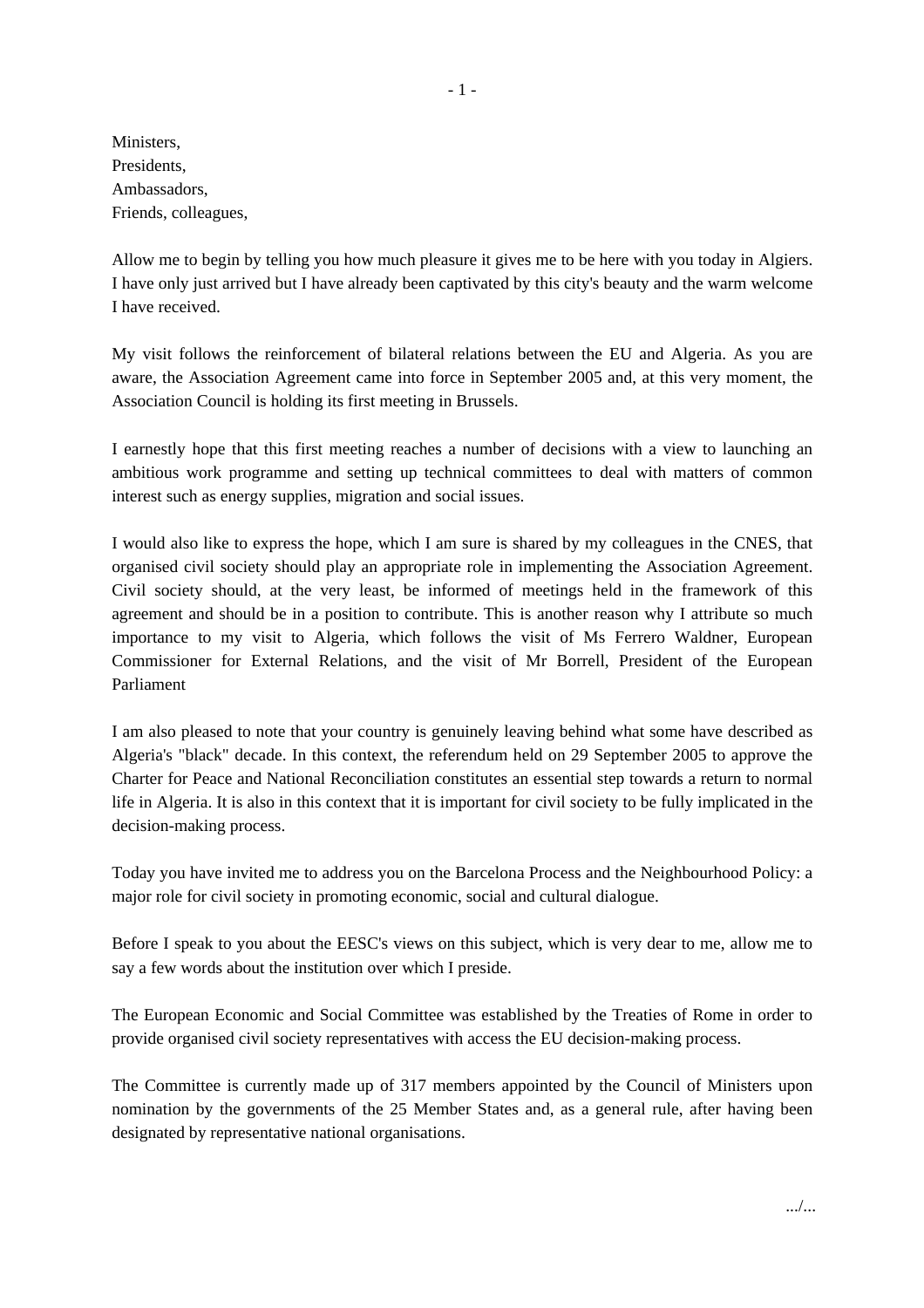These members are divided into three groups: the Employers group, the Employees group and the Various Interests group, which is made up of representatives from other economic, social and civic sectors.

EESC membership is not fixed. It changes every time the Committee is renewed every four years so as to reflect developments in organised civil society in the Member States. Representatives from consumer organisations, associations for the disabled and for combating exclusion, family associations, environmental protection organisations as well as NGOs in the field of culture and civic life have all contributed to the Committee's gradual enrichment. Thus they contribute to diversifying the EESC's ever-widening representation of civil society.

The EESC, whose representativeness is undeniable, is nevertheless conscious that it only partially reflects the diversity and developments covered by the term "organised civil society". This explains why the EESC, especially in recent years, has taken a number of initiatives, notably the establishment in 2004 of a liaison group between the EESC and the representatives of the major sectors of European organised civil society.

I will now describe the various roles of the Committee.

As described in the Treaty of Nice, the European Economic and Social Committee is European civil society's representative within the EU institutional system. It acts as a consultative body to the Commission, the Council and the European Parliament. Consultation of the EESC by the Commission and the Council is mandatory for the fields stipulated in the Treaty. These two institutions and the European Parliament may also consult the Committee in cases they consider appropriate. The EESC may also deliver opinions on its own initiative in order to launch a debate or to tackle issues of concern to its members.

Thus our membership and role enable us to promote and express civil society views through formal institutional channels at EU level. We are also very active in the international arena. Indeed, on the basis of international treaties and at the request of the public authorities, we are involved in EU-ACP relations with India, China and Latin America, as well as with our immediate neighbours in Europe. In addition, we are also particularly active in the Euro-Mediterranean partnership and relations with our neighbours in the south.

We recall the great hopes engendered by the Barcelona Declaration of 1995. This declaration was founded on three aspects: the political and security aspect, the economic and financial aspect, and the social, cultural and human affairs aspect. It is this third aspect that we have put so much effort into, and that we, the representatives of organised civil society, have tried to make a reality. Furthermore, we are firmly committed to participatory democracy and call for the Euro-Mediterranean framework to recognise and promote it more effectively. Allow me also to point out that the effectiveness of participation, in its various forms, is not by any means a dogma but a reality confirmed by history.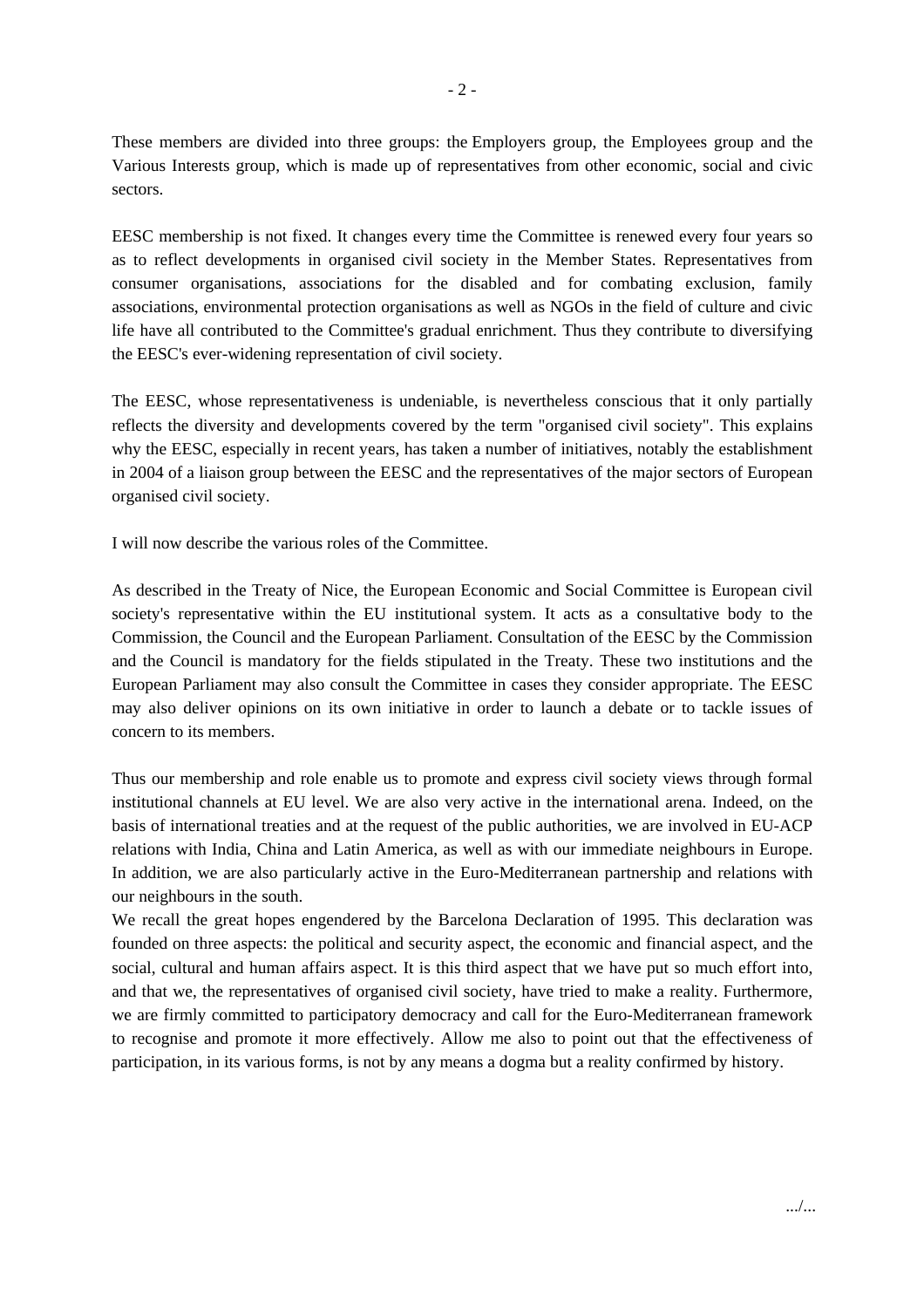According to the Barcelona Declaration (27-28 November 1995):

*"Regular contacts among other European organs, in particular the Economic and Social Committee of the European Community, and their Mediterranean counterparts, would contribute to a better understanding of the major issues relevant in the Euro-Mediterranean partnership.* 

*To this end, the Economic and Social Committee is invited to take the initiative in establishing links with its Mediterranean counterparts and equivalent bodies".* 

We responded to this invitation, and with the support of our colleagues, ESCs and similar institutions in partner countries, we have helped to promote the role of civil society.

We have fulfilled our mandate and helped promote civil society's role in four key ways:

- By setting up a network of ESCs and similar institutions, which has been meeting once a year since 1995. The first summit was held in Madrid in December 1995 and the most recent one took place in Amman last November. The next summit is to take place in Slovenia in 2006. Furthermore, we have adopted a working method that helps foster dialogue and greater mutual understanding. Each theme is dealt with by a multi-national working group of civil society representatives who hold several meetings. For instance, the Algerian CNES, the Tunisian ESC, the Palestinian ESC, the Maltese ESC and the Italian ESC are supporting the EESC in preparing its contribution to the 2006 summit on youth programmes.
- By maintaining relations with other civil society networks for employers, employees and NGOs, amongst others.
- By developing our consultative function and relations with the public authorities in the partnership. Our recommendations are addressed to the ministerial conferences and the Euromed Summit. I also had the pleasure of representing our network at the Summit of Heads of State and Government in Barcelona last November. We maintain relations with the recently established Euro-Mediterranean Parliamentary Assembly. Our recommendations cover issues of crucial importance to the partnership. These include the establishment of a free trade zone, migration, energy, water, desertification, SME development, vocational training, environmental protection, and the role of women in economic and social life.
- By ensuring the promotion of our consultative function at national level. We have sought to strengthen the consultative function where it already existed and facilitated the creation of ESCs in countries where they didn't exist. The most recent example is the imminent establishment of an ESC in Jordan. In this context, I think it is essential to recall some important aspects of promoting the consultative function.

I believe that consultative committees and councils in countries where they exist should be free to act independently. Their status must be clearly defined at the legislative level and the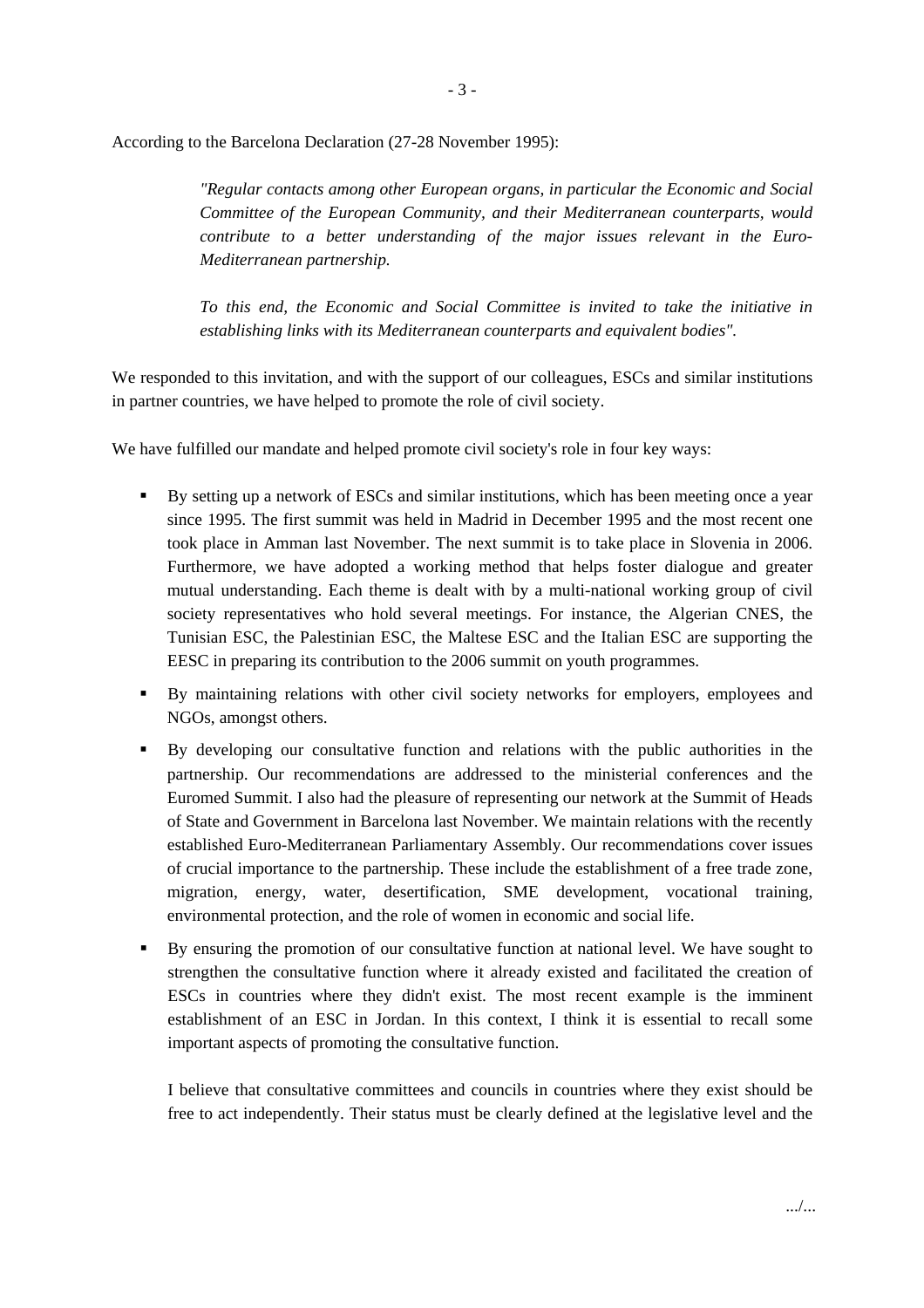resources required for their functioning must be guaranteed. Moreover, they must be free from all interference and external pressure.

Furthermore, a substantial effort must be made to encourage the creation of consultative bodies in partner countries that still do not have any. It is vital that the laws establishing committees and councils should define their membership, procedures for appointing members and the duration of each mandate.

I should also emphasis that the consultative function can only be successfully and effectively carried out when the organisations represented within the consultative body are stable, representative, and respectful of gender equality. A particular effort should therefore be made to develop the capacity and the representativeness of the social partners and other civil society organisations.

Ten years down the line, we are in a position to make a lucid and dispassionate assessment of the partnership. The latter has not fulfilled all the expectations it had engendered but it nevertheless remains an important instrument for development in the region.

In general, I think that one of the partnership's positive points is that it has facilitated the broad scale development and structuring of relations and networks, particularly in the case of civil society. The network of ESCs is a key illustration of this point, but by no means the only one.

Nevertheless, I still believe, as do many participants at our summits, that the Euro-Mediterranean Partnership lacks a social dimension and has remained too heavily focused on the economy. This is why we have called for a drastic shift in emphasis towards a more social partnership, mainly by promoting employment, health and education. It is satisfying to note that several action plans under the European neighbourhood policy provide for the establishment of sub-committees on social issues and the initiation of genuine debate on these matters. I hope that these issues will be given great importance in the implementation of the Association Agreement with Algeria and that civil society, and the social partners in particular, will be involved in the relevant discussions.

A second priority that the partnership should incorporate more fully is better governance. I see no point in hiding from reality and ignoring the problems of corruption, administrative inefficiency and human rights abuse that persist in several countries.

Governance will not be and should not be imposed from outside. On the contrary, it must come from political will and greater civil society involvement in the decision-making process and post-decision monitoring. Civil society participation, the development of an independent consultative function and civil society capacity building, especially in the case of socio-occupational organisations, are preconditions for achieving better governance.

I would like to say a few words about the neighbourhood policy, which needless to say will continue to apply to Algeria even in the absence of an action plan. We have frequently stressed in our documents the need to inform, consult and involve civil society organisations in the implementation